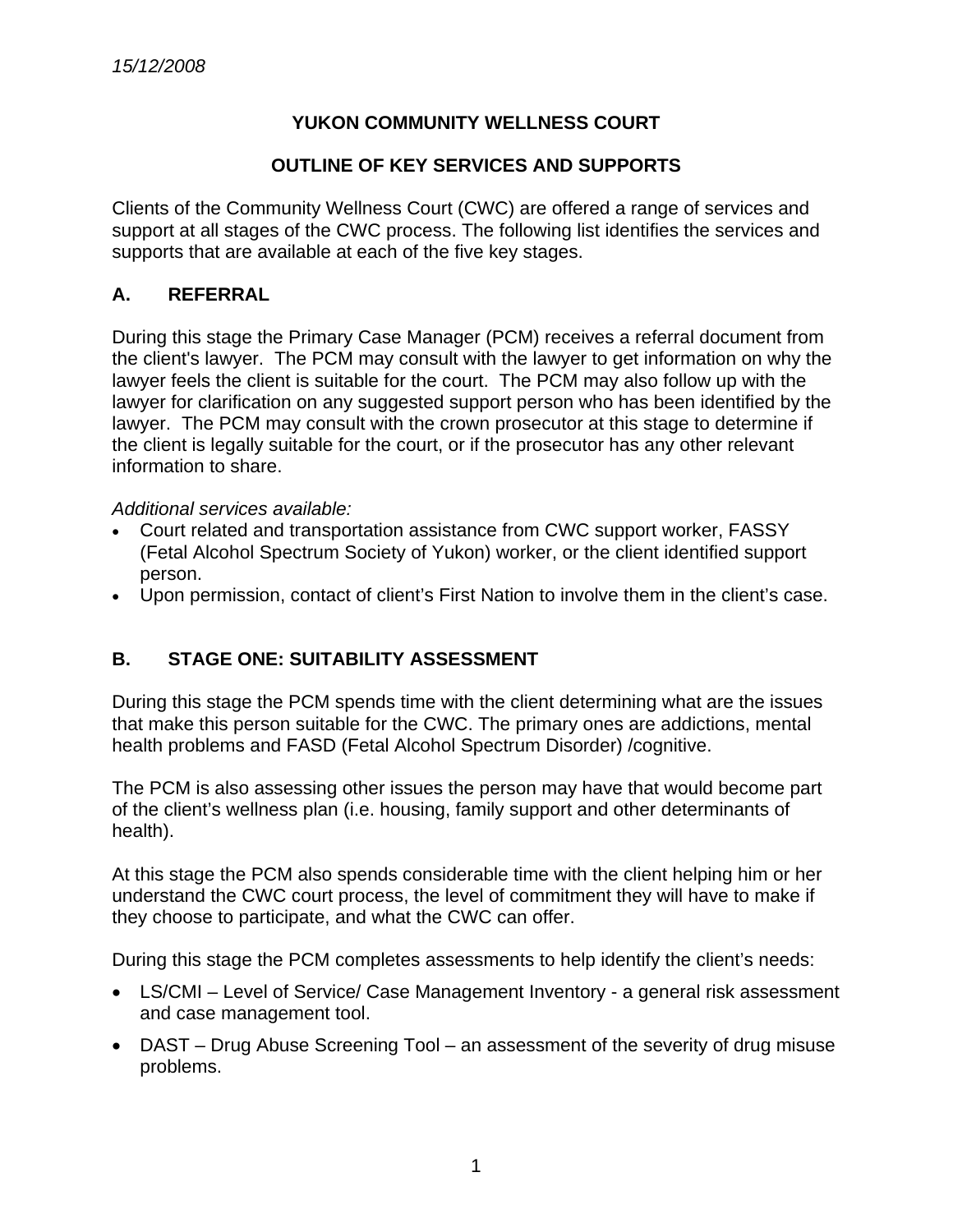- PRD Problems Related to Drinking an assessment of the severity of alcohol misuse problems.
- FASCETS screening tool helps determine whether the client should be assessed for FASD.
- General Health Questionnaire is a screening tool for some psychiatric conditions such as depression and anxiety.

If the client is considered suitable for the CWC, he or she is immediately offered referrals to various services which would assist in stabilization where appropriate: substance abuse counselling, detoxification, mental health assessment and treatment, medical assessment and treatment.

If the client is in custody a bail report may be done to find a suitable living situation for the client while participating in CWC.

## **Other services and support available at this stage:**

## Housing

- Assistance finding short-term housing solutions. Resources include: Yukon Adult Resource Centre, the Salvation Army shelter, friends, relatives, and hotels.
- Help applying for Social Assistance shelter benefits if needed.

## Food

- Assistance finding local food resources such as soup kitchens (Salvation Army, Mary House, churches, Victoria Faulkner Women's Centre, men's group, FASSY, etc.); Salvation Army food bank; No Fixed Address Outreach Van.
- Help applying for Social Assistance food benefits if needed.

# **Clothing**

- Assistance contacting local clothing resources such as the Salvation Army, Mary House, Kaushee's Place, and other agencies.
- Help applying for Social Assistance clothing benefits if needed.

## Medical

The CWC physician holds weekly clinics for CWC clients. A referral is done for any client who does not have an established relationship with a family physician or if the client wishes to have a new doctor. The physician will treat patients for ongoing medical issues and will offer a full medical check-up. The doctor can also assist with detoxification at the Whitehorse General Hospital for a client with severe drug addiction.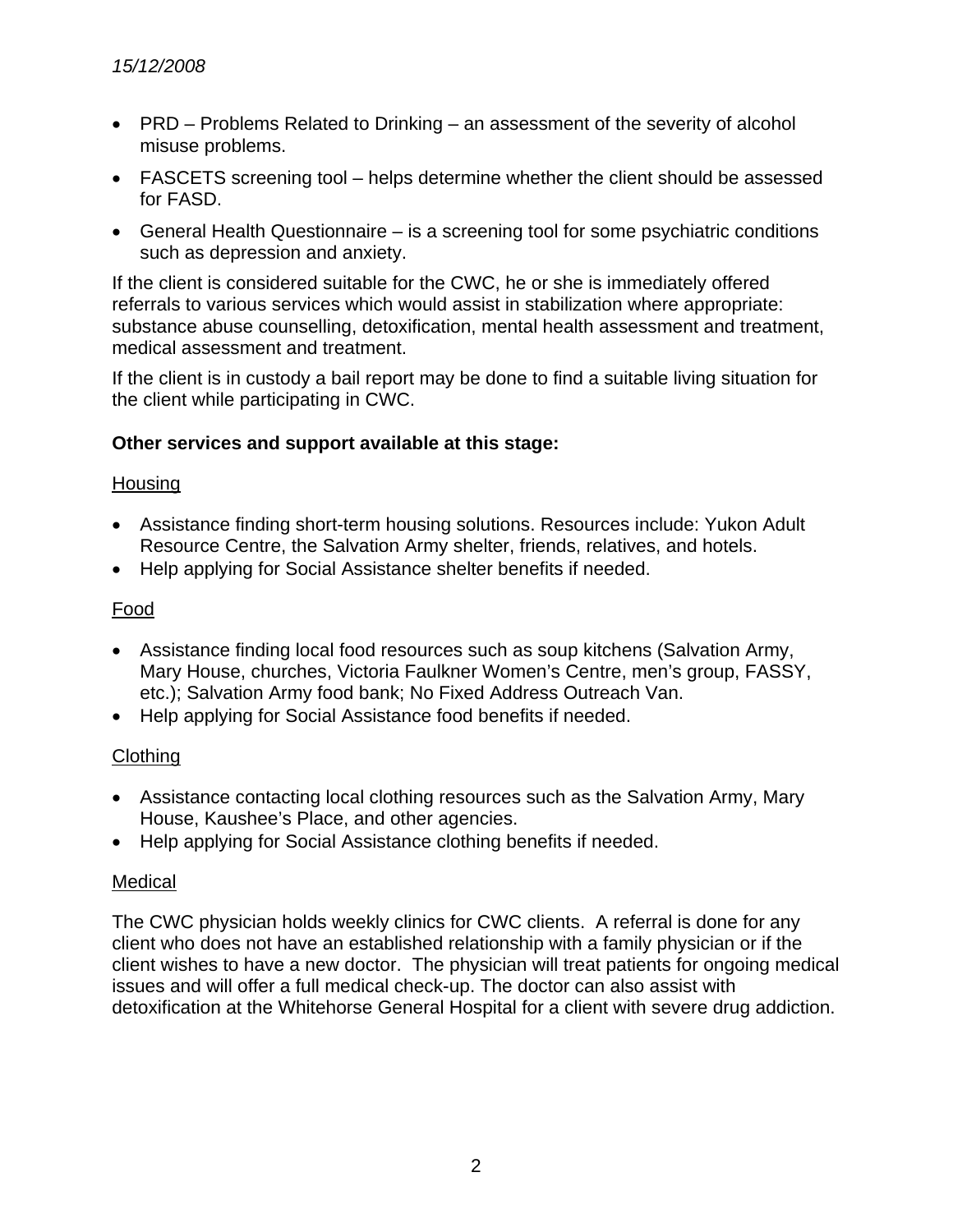### *15/12/2008*

### Court-support

• Assistance navigating the CWC process from the client identified support person, FASSY worker, or CWC support worker.

### **Transportation**

• Transportation assistance to appointments from CWC support worker.

## **C. STAGE TWO: WELLNESS PLAN DEVELOPMENT/WELLNESS JOURNEY**

#### **Wellness plan development**

During the first 60 days of the client's wellness journey, the PCM and the client develop a comprehensive, holistic wellness plan that the client will follow on their wellness journey. This will involve a series of meetings and interviews during which the PCM will consult with the client and the client's supports, both personal and professional. Individuals identified by the client are invited to provide the client with support and to be part of the client's personal wellness team. One or more case conferences will be held with as many members of the wellness team as can attend, to solidify a plan for the client.

The plan addresses the client's mental, physical, emotional and spiritual wellness needs and it can include plans to address any of the following wellness areas:

- Substance Abuse Cognitive Issues
- 
- 
- Family support **•** Attitude
- 
- 
- Parenting and Child Care **•** Financial
- Medical Concerns Other
- 
- **Mental Health Leisure/Recreation**
- Housing **•** Spirituality
	-
- Education/employment Professional Support
- Family/Marital **• Emotional issues** 
	-
	-

## **Other services and supports available during this stage:**

#### **Addictions**

- Priority access to Department of Justice addictions counsellors.
- In-depth assessment of substance abuse severity and needs for addressing substance abuse.
- Ongoing individual counselling for substance abuse issues.
- Referral to community–based addictions supports: Alcoholics Anonymous, Narcotics Anonymous, Alcohol and Drug Services (ADS) day contract program, and the Kwanlin Dun Wellness Centre.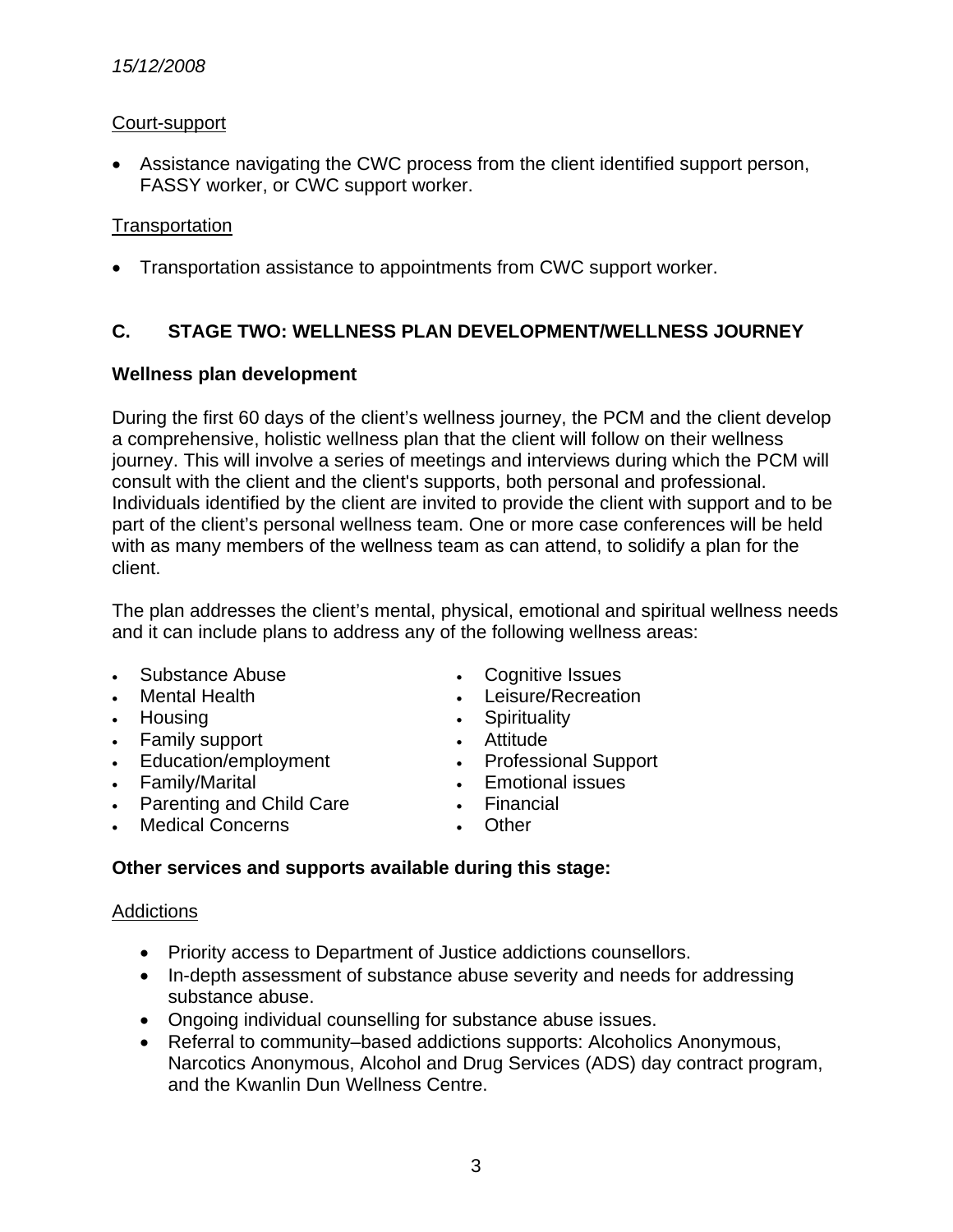• Referral to residential treatment where suitable, in Yukon through ADS or outside of Yukon.

### Mental health services

- Priority access to Department of Justice mental health services.
- Priority access to consulting psychiatrist.
- Immediate stabilization support through drug therapy or hospitalization if necessary.
- Assessment and diagnoses of mental health problems.
- Development of personal mental health plan.
- Ongoing individual mental health counselling with mental health nurses.

# FASD

- Immediate referral to FASSY for support services if client is diagnosed with having FASD.
- Linkages with client's existing support network to ensure collaborative service and support delivery. These supports may include: Challenge, Learning Disabilities Association of Yukon (LDAY), CAIRS, Skookum Jim Friendship Centre, Kwanlin Dun Wellness Centre, Options for Independence Society and First Nations community supports.
- Referral for comprehensive FASD diagnosis.
- Referral for neurological testing to determine needs.

## Client support system

- Work with client to identify supportive family member(s) or community support person(s) who are willing to help the client through their wellness journey.
- Counselling from wellness team to identify healthy support networks.

## Other available services if required

- Abusive relationship counselling through the Family Violence Prevention Unit (FVPU) for both men and women.
- Violence counselling for women through FVPU.
- Referral for psychological testing and assessment.
- Referral for individual trauma counselling.

# **D. Stage Three: Continuation of wellness journey**

After the wellness plan is completed and submitted in court, the client continues on his/her wellness journey. The focus continues to be on providing the client with necessary services and supports so they can make progress on their wellness journey.

During this stage the PCM meets with the client on a regular basis as needed for continuous support to stay on track. This may mean meetings once or twice a day or as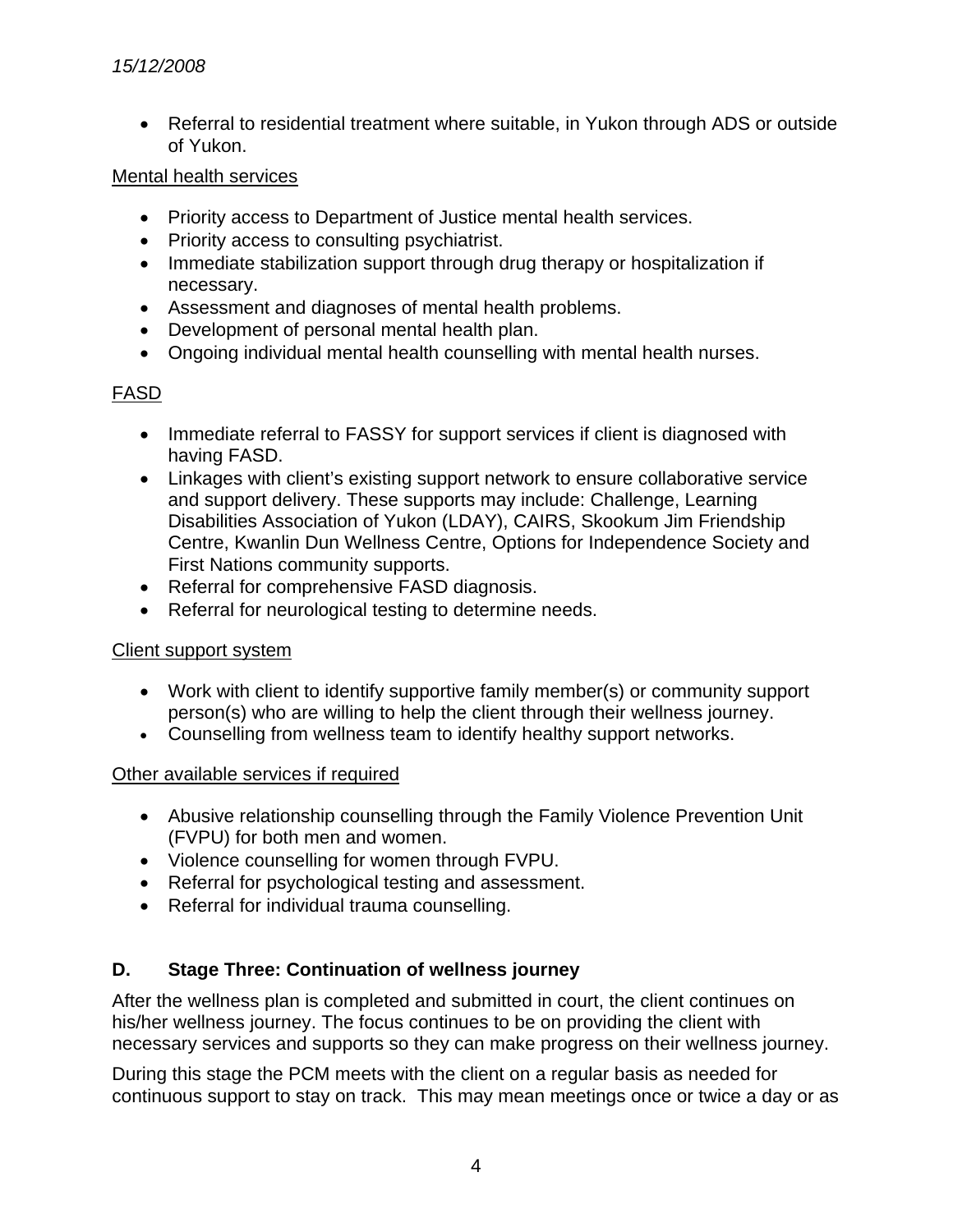little as once a week, depending on the stability and needs of the client. The PCM continues to work with the wellness team to determine and address the clients changing needs. Wellness team case conferences are scheduled as necessary.

Wellness plans are updated as needed to reflect the clients changing needs. As the client attends programming and makes positive change in his or her life, priorities move from the crisis level to living and maintaining an ongoing healthy lifestyle.

### 1. Building family and community support.

- Continuous work with client and family and community support networks.
- Family counselling through referral to Many Rivers.
- Networking with First Nation government services and community-based support agencies.

### 2. Basic needs

- PCM and CWC support worker help the client to find and maintain long-term housing. This may mean assisting with application to Grey Mountain or Whitehorse Housing and advocating for the client due to long waiting lists. It may involve assisting the client to look for suitable housing in the papers, phone for viewing appointments and attending those appointments. It may also mean assisting the client in understanding what it means to be a tenant, and how one needs to act in order to keep a rental unit.
- Assistance finding stable food sources, including income support initiatives (see education and employment below).

## 3. BASICS

• Two week communications group program that focuses on helping the client communicate their needs clearly (available in 2009).

#### 4. Addictions

- Individual counselling
- Addictions group program (available in 2009)
- Ongoing outreach to community support programs.
- Access to residential treatment inside or outside of territory.

#### 5. Mental health services

- Individual mental health counselling from mental health nurses.
- Ongoing psychiatric monitoring and assessment by the consulting psychiatrist.
- Responding to client destabilization.
- Referral to Mental Health Services, Health and Social Services, for treatment groups and programs.
- 6. Other counselling supports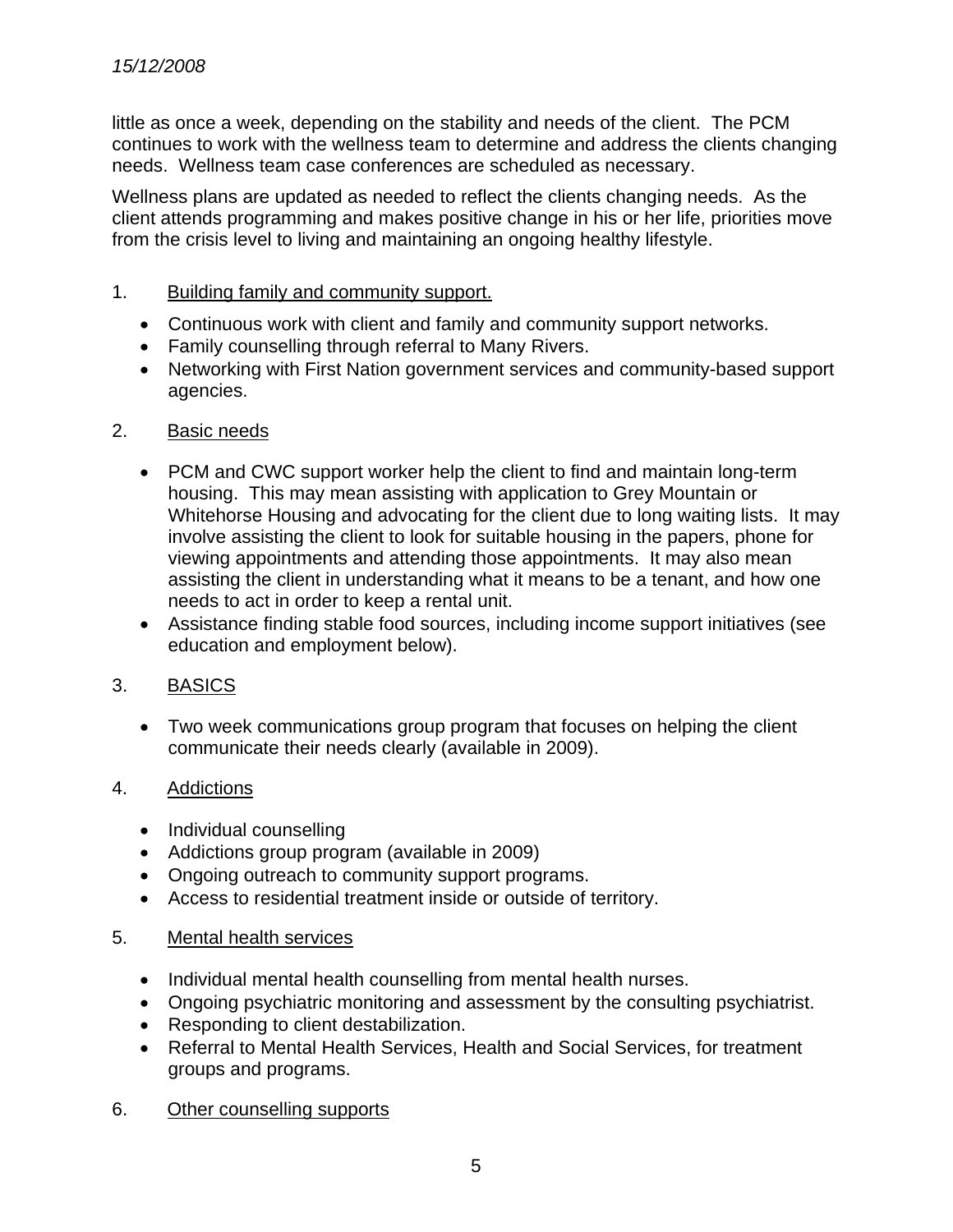- Family violence: individual and group counselling through the FVPU (Department of Justice).
- General violence counselling (women only): individual or group through the FVPU.
- Trauma: referral to counselling services offered through Many Rivers.
- Family counselling: referral to counselling services offered through Many Rivers.
- Parenting: referral to parenting programs offered by Skookum Jim Friendship Centre.
- Residential school abuse: referral to CAIRS for counselling and support programs.

# 7. Education

- Referral to available learning institutions and services such as Yukon College and Challenge. The client may be referred to programs such as Learning and Leading, which assist persons who have difficulty gaining employment. The client may be referred to upgrading programs, general college courses or employment readiness specific courses such as WHMIS, chain saw safety, First Aid.
- The client is also referred to various funding sources which are available for education.
- Pending: Literacy assessment through Yukon Learn and ongoing literacy support services available through Yukon Learn or LDAY.

## 8. Employment support

- Referral to Employment Central for resume writing and job interview workshops.
- Assistance from CWC support worker to look for work, including going through job ads, choosing relevant jobs to apply for, dropping off resumes, attending interviews, and guidance on how to keep a job by getting to work on time, and getting along with supervisor and co-workers.
- Transportation assistance.
- Referral to other employment supports such as Challenge and the Skookum Jim Friendship Centre.
- Contact with employer to facilitate coordination of client's employment and CWC responsibilities, and to invite employer to be part of the wellness team.

## 9. Recreational supports

- Support client to engage in healthy physical fitness activities such as those offered at the Canada Games Centre.
- Provision of monthly passes to the Canada Games Centre when the client does not have financial resources.
- Referral to existing recreation programs at CAIRS, FASSY, Victoria Faulkner Women's Centre, Men's Centre, Skookum Jim Friendship Centre, and Kwanlin Dun Wellness Centre.